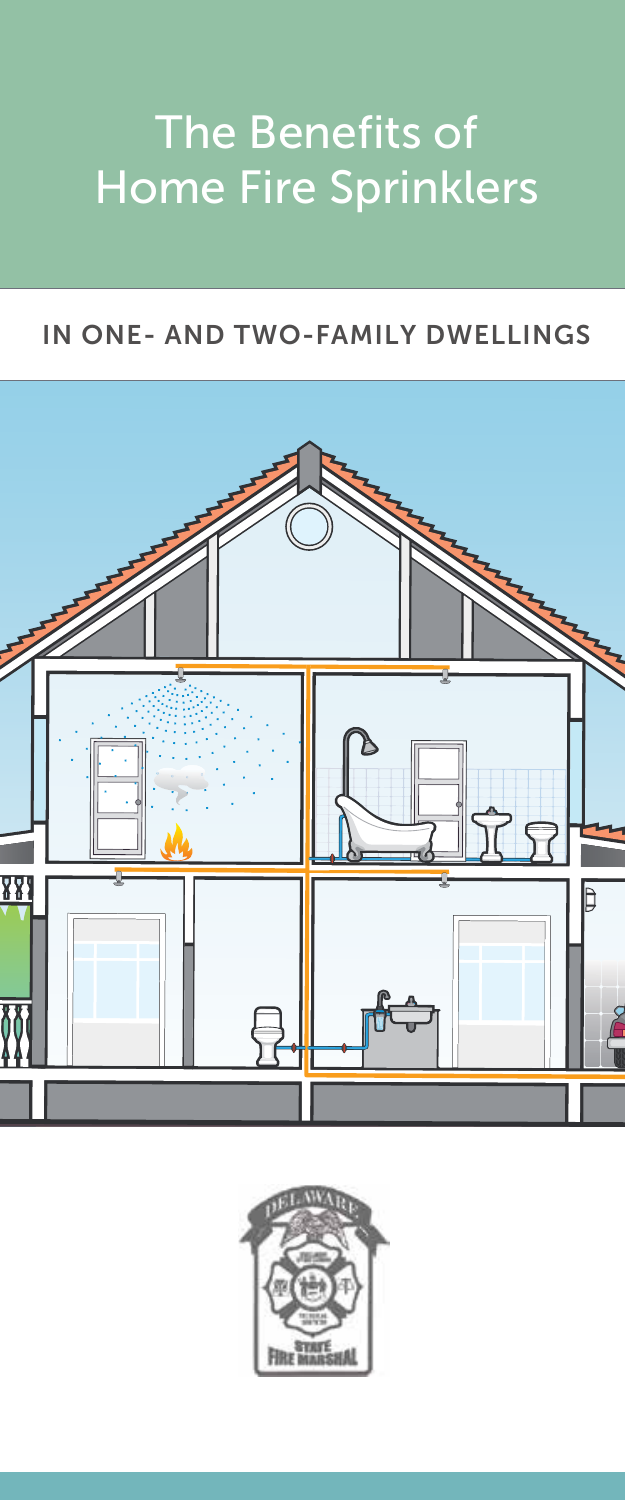# Understanding Fire Sprinkler Protection for Homes

Fire kills more people in the United States annually than all natural disasters combined. Ironically, most fire deaths occur in the very place where we feel safest — our own homes. Those at highest risk are very young children and older adults, who may have difficulty making a quick escape.

Home fire sprinkler systems provide powerful protection from fire. They work automatically and immediately, before a fire spreads.

## DO SPRINKLERS REALLY SAVE LIVES?

Sprinklers are the most effective fire safety devices ever invented. The National Fire Protection Association reports that people with smoke alarms in their homes have a 50% better chance of surviving a fire. Adding sprinklers to your smoke alarms increases your chances of surviving a fire by over 97%.

### DO SPRINKLERS SAVE PROPERTY?

Home fire sprinklers are of the quickresponse type which means they are designed to save lives. Since they control fires so quickly, they also reduce damage to the property and other valuables. Fire reports nationwide show that property damage is nine times lower in sprinklered homes.



In a home fire you have less than minutes to escape.





Fire sprinklers can stop a fire in less than minutes.



Saving your family and your property.

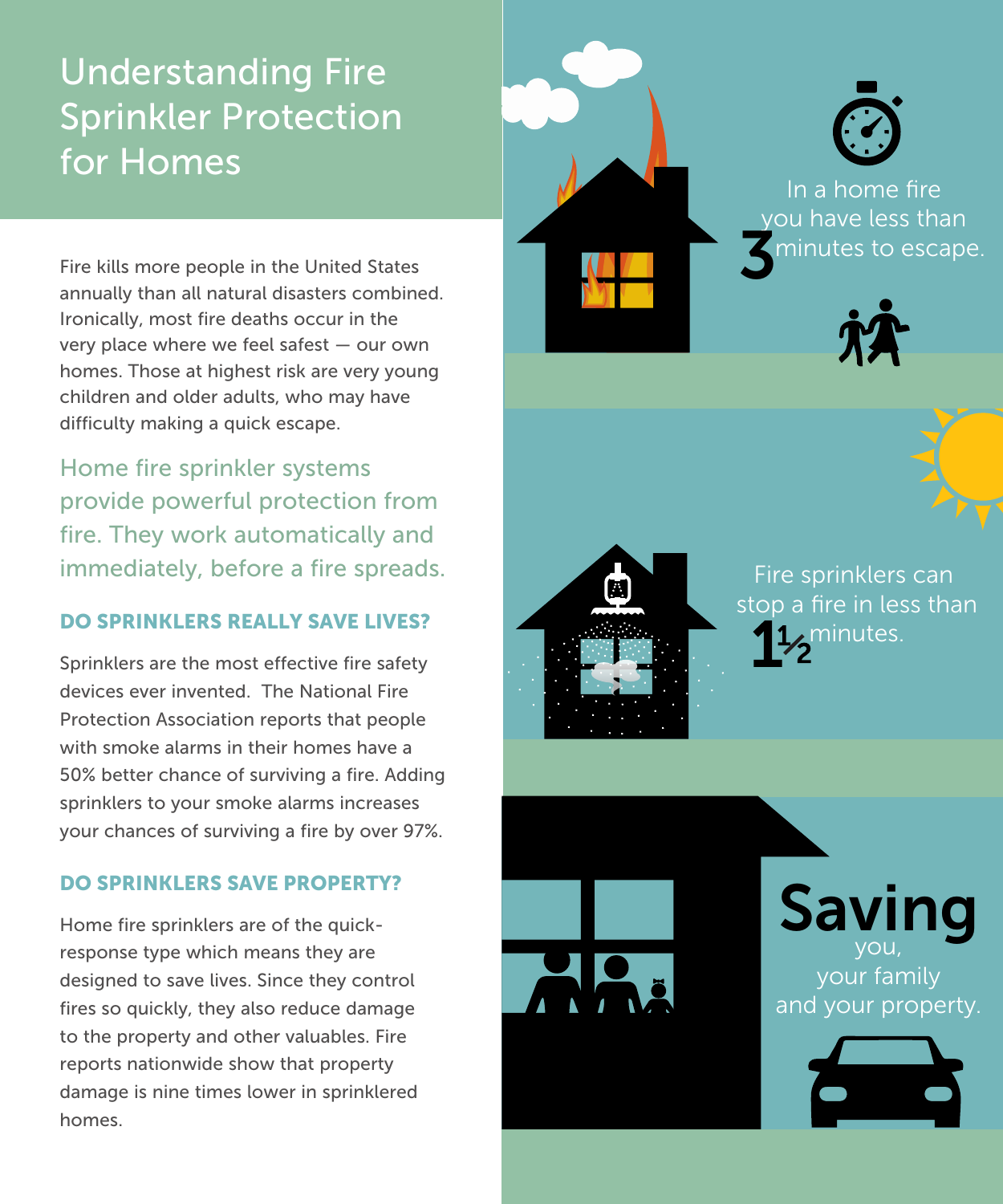# Deceptive Myths

#### "SPRINKLERS LEAK."

FALSE! Sprinklers and their piping are pressure-tested to at least the same level as your plumbing system. Therefore, the chance of a leaking sprinkler is practically nil. Like your plumbing pipes, sprinkler pipes are not exposed to cold areas so they are protected from freezing. Additionally, unlike faucets and other fixtures that are operated often throughout their lives, fire sprinklers remain closed until needed and do not receive the wear and tear of daily use.

## "ALL THE SPRINKLERS IN THE ROOM GO OFF."

FALSE! Heat from a fire will open the nearest sprinkler. Its water then cools the hot fire gases, making it unlikely for other sprinklers to open. In nearly all cases there is not enough heat to open the next nearest sprinkler. In the rare case that the heat is too much for the nearest sprinkler, the next nearest sprinkler will open to overcome the fire. The operation of more than one sprinkler occurs in a small percentage of commercial buildings, but is very unlikely in homes. Only the sprinklers necessary to stop the fire will operate, and fire records show that it usually takes just one.

So why, then, do people think that all of the sprinklers in the room go off at the same time?

There are two reasons. First, Hollywood gag writers show all of them going off for comic effect. They have shown this happening from someone merely lighting a cigar or pulling a fire alarm switch. Those actions cannot even make one sprinkler open, let alone all of them.

The second reason is that a lot of people mistakenly think that smoke will open a sprinkler. They have seen smoke spread throughout a room, so they conclude that smoke will affect all of the sprinklers in the room. But once people understand that only heat can open a sprinkler and only a threatening fire can generate enough heat to open a sprinkler, they understand that all of the sprinklers won't open at the same time, even in a smoke filled room.

A sprinkler covers a minimum 12 x 12 foot area. Extended coverage sprinklers can cover a maximum area of 20 x 20 feet.

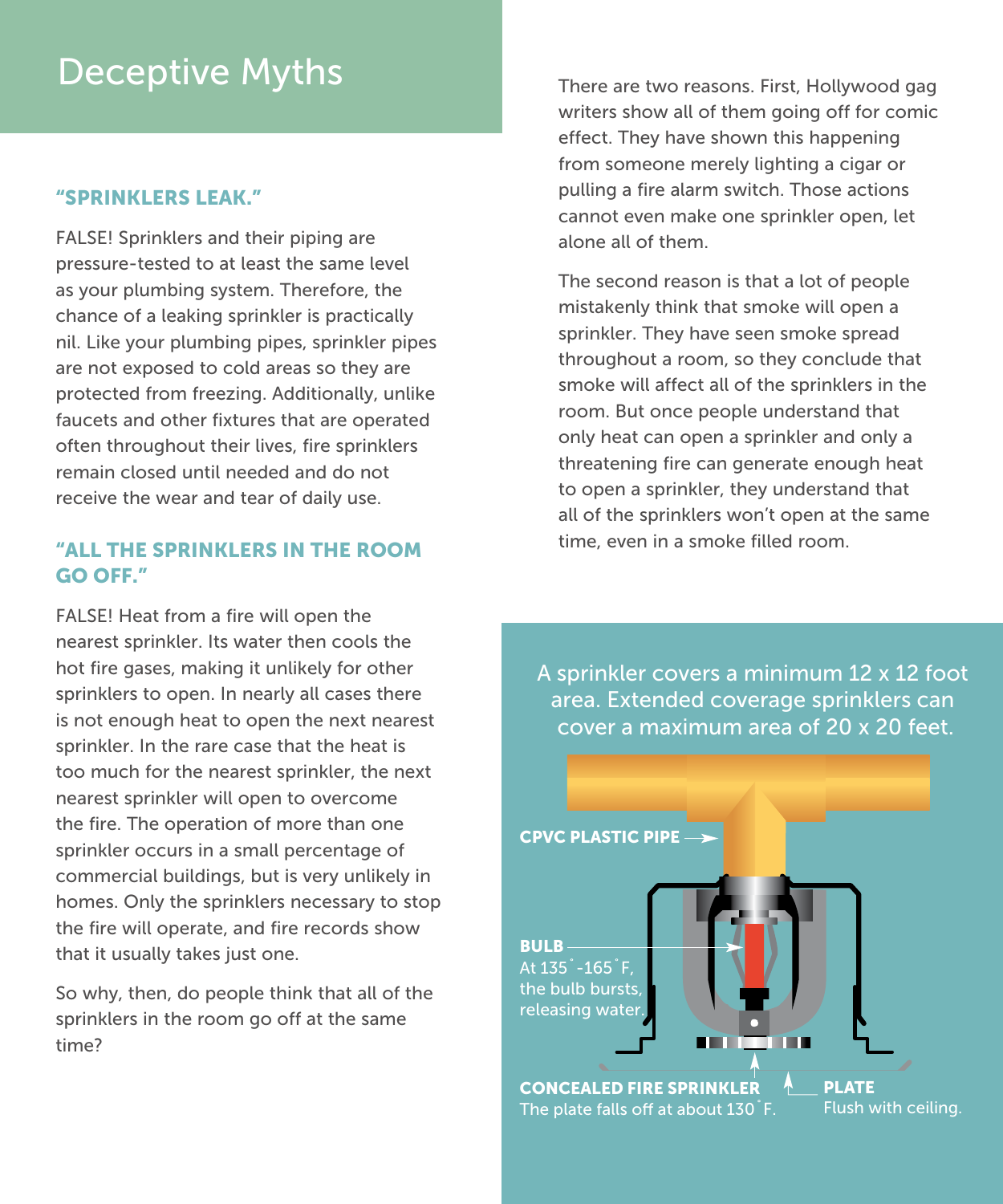# Deceptive Myths

## "WATER WILL CREATE MORE DAMAGE THAN THE FIRE."

FALSE! One of the myths about sprinklers is that they will cause water damage. While this may seem logical, fire records show that the reverse is actually true. A residential sprinkler sprays about only 13 to 18 gallons of water per minute and is designed to operate early in a fire to control the fire. The hoses used by firefighters flow ten times that amount, 250 gallons per minute. If sprinklers are not present, fires typically burn until firefighters arrive. Two things happen to cause more damage than a sprinkler. First, more of your possessions have already been destroyed before the firefighters intervened,



Sprinkler 18 Gallons of Water/Minute

and then you have much more water being discharged at a very high pressure on your remaining property.

It is the combination of the sprinkler's quick response, the smaller water flow, and the lower pressure that significantly reduces property damage. Also, there is less recovery potential. Think about it. A wet sofa can be dried and cleaned as opposed to one that is consumed in a fire. This is even more critical when the possessions that are burned in a fire have sentimental value such as portraits, photographs, heirlooms or antiques. Without sprinklers, the heat and smoke damages furniture, furnishing, and possessions as it spreads unimpeded throughout the house. When sprinkler protection is provided, the nearest sprinkler stops the fire before it can develop into a catastrophic incident.



Fire Hose 250 Gallons of Water/Minute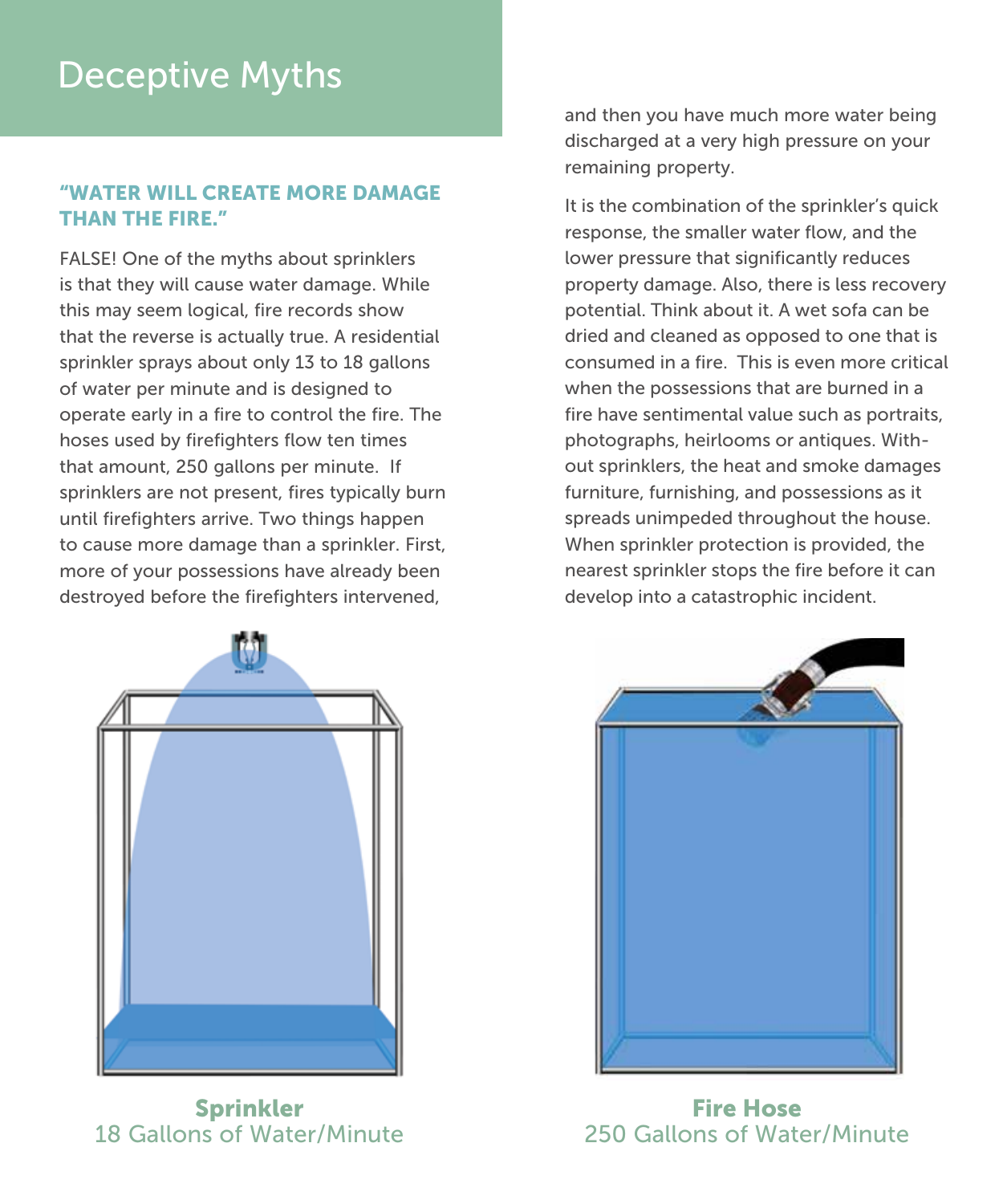# **Benefits**

# Deaths and Fire-Related Injuries

#### INSURANCE PREMIUMS

Although a review of the insurance policies associated with several major insurance carriers identified a wide variance in the industry, discounts can range from 5% to 45% depending on the design of the system and the areas to be protected. The higher discounts are more likely available when sprinkler protection is combined with other features like smoke detection. monitoring of the systems, installation of fire extinguishers, and deadbolt locks. Surveys of the local insurance industry indicate the majority of insurance carriers will offer some type of discount, with the average being approximately 10% for approved residential sprinkler system protection.

#### LESSER LOSS FROM A FIRE

The United States Fire Administration, National Fire Protection Association, Sentry Insurance, Factory Mutual and others conducted actual, real-life fire testing, known as the Scottsdale tests, in order to ascertain the difference between fire damage losses in homes that were sprinkler protected and fire damage losses in homes that were not protected by sprinklers. In conclusion, the tests were a major success for the insurance, sprinkler, and fire protection industries. It was estimated that there was a property savings of 85.2% due to the ability of the fire sprinklers to control the incidents. The property loss in the sprinklered fires was estimated at \$17,200. The estimated loss without the sprinklers averaged \$116,000, a difference of \$98,800.



Prince George's County 15-Year History with its Single-Family Residential Dwelling Fire Sprinkler Ordinance. 2009.

#### PEACE OF MIND

There is tremendous confidence in these systems that boosts an almost perfect success record. One such study conducted regionally that corroborates this reputation is Prince George's County in Maryland. Fifteen years after it had enacted legislation requiring sprinklers in new homes, they produced a report. The report states that there were 13,494 fires in single family dwellings where 101 persons died and 328 were injured in the dwellings that were not sprinklered but no one died and only 6 were injured in those that were sprinklered.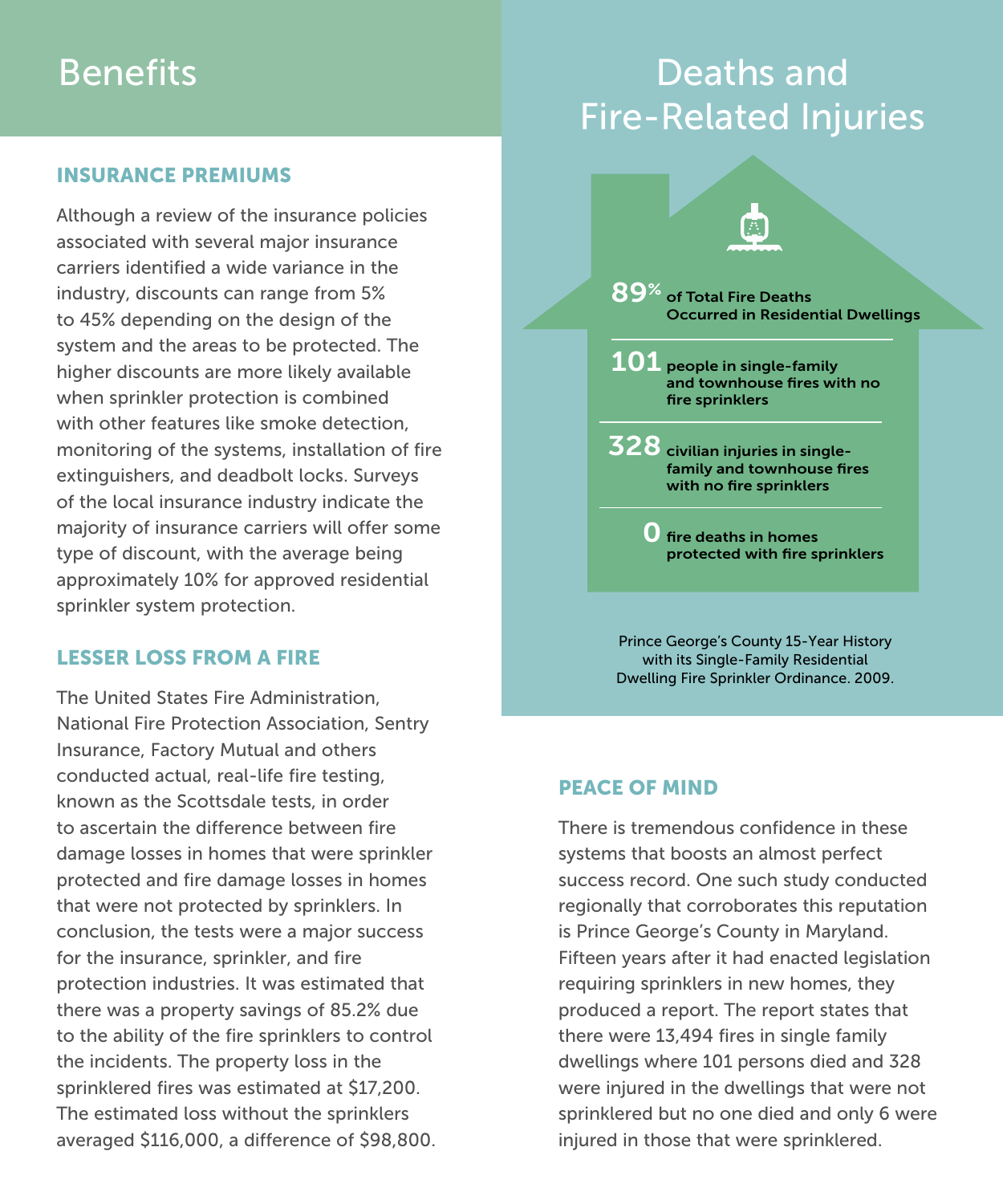# Are Sprinklers Affordable? Care and Upkeep

Fire sprinklers add about 1% to the cost of a new home. This is about the same cost as an upgrade to the carpeting. But carpets often are replaced every ten years, while fire sprinklers last for the life of the home. Compared with the cost of carpeting, fire sprinklers give you peace of mind for a bargain price.

For instance, in Delaware, a new 2,000 square-foot, 2-story, 4-bedroom singlefamily home that would cost \$300,000 to build would cost \$303,500 if equipped with automatic sprinklers. A smaller 1-story, 3-bedroom home (1,400 square feet) would cost \$190,000 to build and would cost \$192,500 if sprinklered. These figures equate to a range of \$1.75 to \$1.80 per square foot.

Costs can vary with a number of construction factors. The National Fire Protection Association studies have reported that nationally the average cost to homebuilders, in dollars per sprinklered square foot, has decreased to \$1.35 in 2013. They attribute this downward drive of the cost of home fire sprinklers to increased demand and cheaper materials. Regionally, Maryland conducted a cost analysis in 2015 that indicated the average cost per square foot was \$1.44 with figures ranging from \$0.95 to \$2.25 per square foot.







Sidewall Sprinkler Concealed Sprinkler Pendent Sprinkler



A home sprinkler system is relatively maintenance free. There are a few simple items that are recommended and they can be accomplished by the homeowner.

The most important items include the following:

• Keeping the main water valve open is essential.

 -It is important to know the location of the main valve so it can very simply be inspected visually.

- Not hanging items from the sprinklers, and
- Making sure that the sprinklers do not get painted or obstructed.

A homeowner may also opt to employ the services of a sprinkler contractor who performs maintenance services professionally. Presently, the Office of the State Fire Marshal certifies numerous individuals that work for licensed companies that conduct this type of maintenance and can be found on our webpage at http://statefiremarshal.delaware.gov/pdfs/ pubfss.pdf